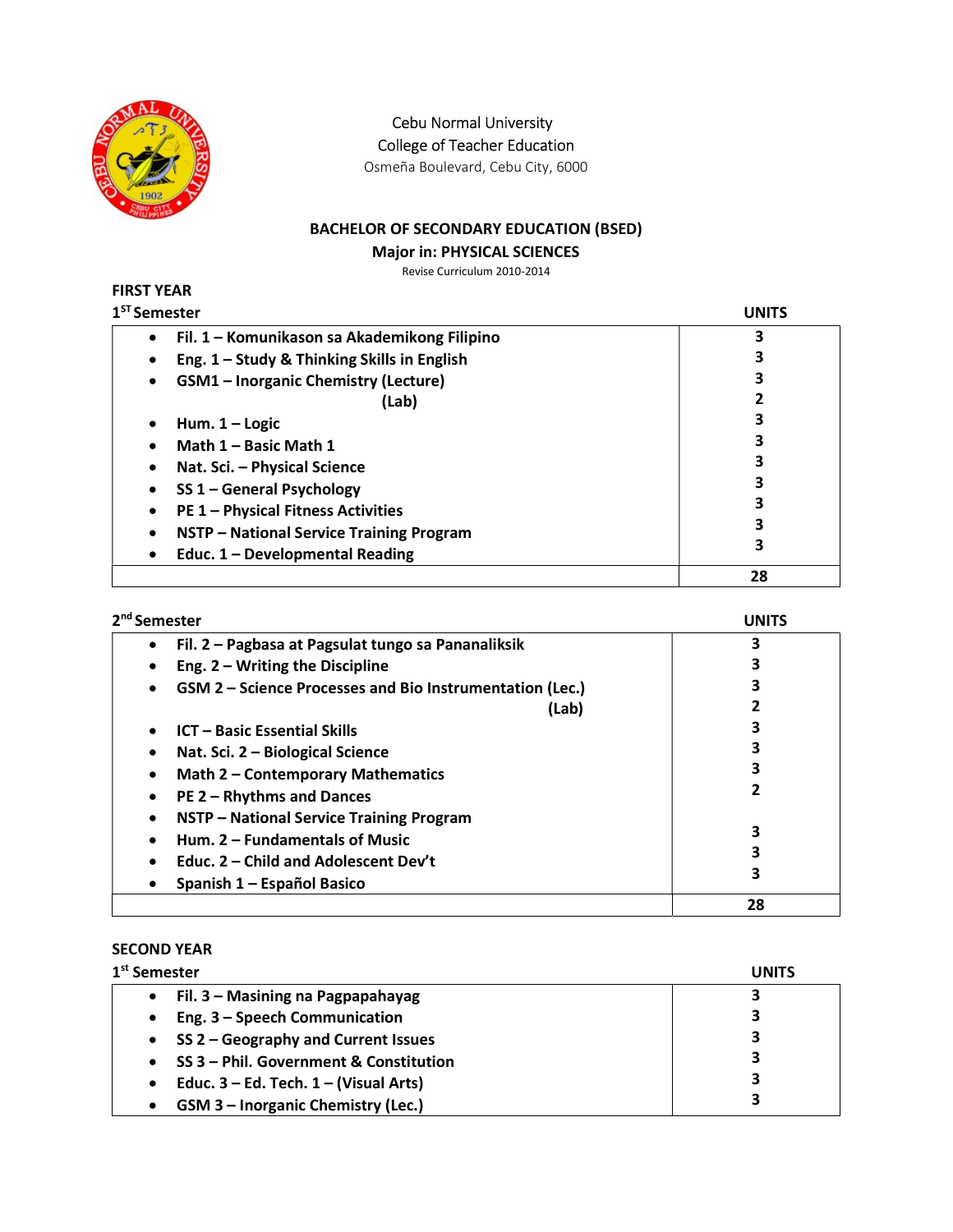| (Lab)                                                |    |
|------------------------------------------------------|----|
| GSM4 - Electricity & Magnetism (Lec.)<br>$\bullet$   |    |
| (Lab)                                                | 3  |
| PE 3 – Fundamentals of Games and Sports<br>$\bullet$ |    |
| Spanish 2 - Español Intermedio                       |    |
|                                                      | ว  |
|                                                      | 29 |

| 2 <sup>nd</sup> Semester                            | <b>UNITS</b> |
|-----------------------------------------------------|--------------|
| Educ. $4$ – Facilitating Learning<br>$\bullet$      | 3            |
| Educ. $5 - Ed$ . Tech. $2 - (ILT)$<br>$\bullet$     | З            |
| Educ. 6 - Teaching Profession<br>$\bullet$          | 3            |
| Educ. 7 - Principles of Teaching 1<br>$\bullet$     |              |
| <b>GSM5 - Thermodynamics (Lec.)</b><br>٠            | 3            |
| (Lab.)                                              | 2            |
| <b>GSM6 - Organic Chemistry (Lec.)</b><br>$\bullet$ | 3            |
| (Lab.)                                              |              |
| <b>PE 4 - Recreational Activities</b><br>$\bullet$  |              |
|                                                     | 23           |

## THIRD YEAR

| $1ST$ Semester                                              | <b>UNITS</b> |
|-------------------------------------------------------------|--------------|
| History 1 - Philippine History<br>$\bullet$                 |              |
| Lit. $1$ – Literature of the Philippines<br>٠               |              |
| Educ. 9 – Principles of Teaching 2<br>$\bullet$             |              |
| <b>Educ. 10 Assessment of Student Learning</b><br>$\bullet$ |              |
| Educ. 11 Field Study 1<br>$\bullet$                         |              |
| <b>GSM7 - Astronomy</b>                                     |              |
| GSM8 - Waves & Optics (Lec.)<br>٠                           |              |
| (Lab.)                                                      | 2            |
| GSM9 - Biochemistry (Lec.)<br>$\bullet$                     | 2            |
| (Lab.)                                                      |              |
|                                                             | 26           |

| 2 <sup>nd</sup> Semester                                         | UNITS |
|------------------------------------------------------------------|-------|
| SS4 - Economics w/ Agrarian Reform<br>٠                          |       |
| Educ. 12 - Assessment of Student Learning<br>$\bullet$           |       |
| Educ. $13$ – Field Study 2<br>٠                                  |       |
| Educ. 14 - Curriculum Development<br>٠                           |       |
| Educ. 15 - Intro. to Research<br>$\bullet$                       |       |
| <b>GSM10</b> – Statistics for Physical Science (Lec.)<br>٠       |       |
| (Lab.)                                                           |       |
| <b>GSM11-Basic Electronics (Lec)(Lab)</b><br>$\bullet$           |       |
| GSM12 - Earth Environment & Energy Resources (Lec.)<br>$\bullet$ | 3     |
| (Lab)                                                            |       |
|                                                                  | 27    |